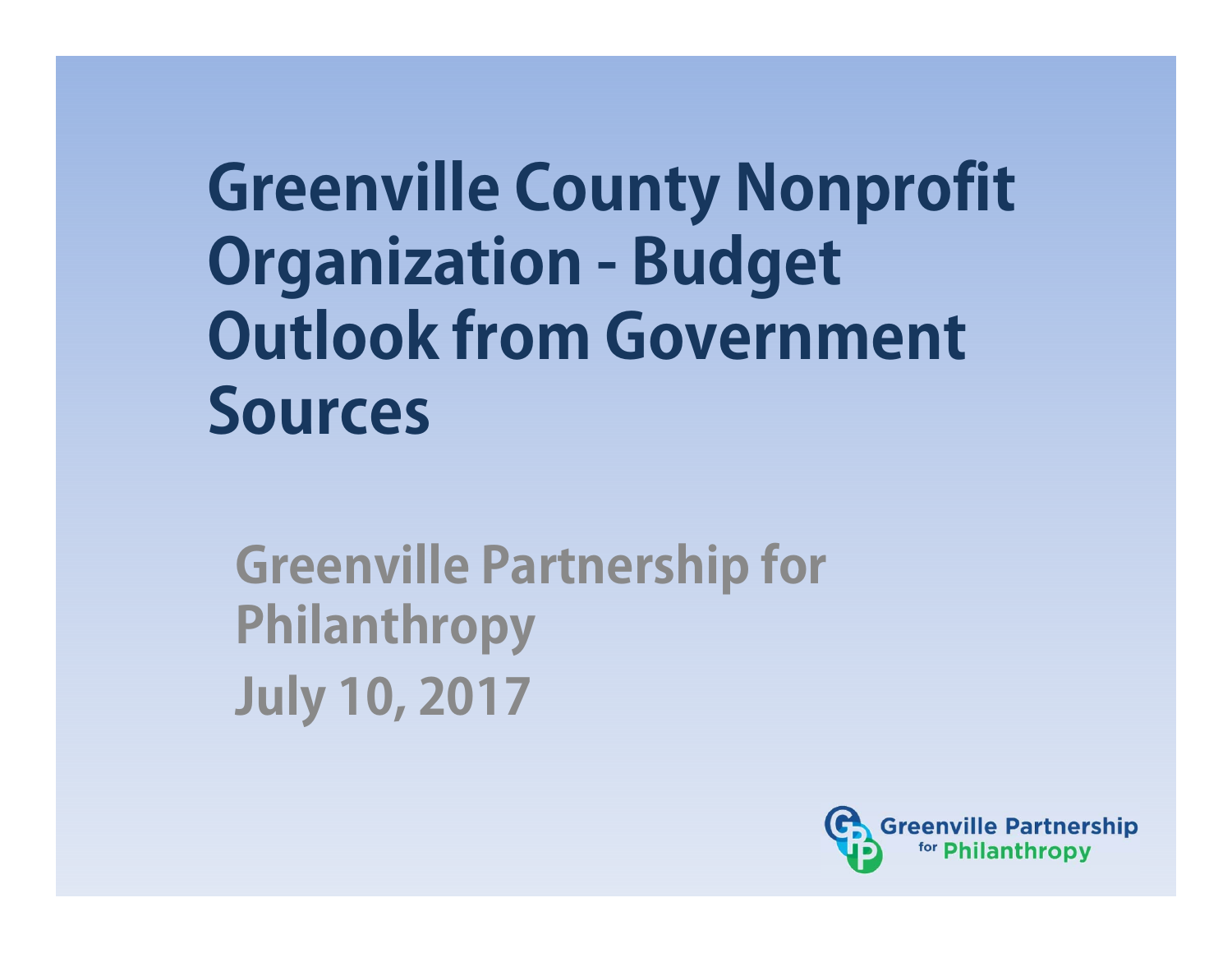## **Who was involved?**

- Distribution
	- United Way Funded Organizations
	- Metropolitan Arts Council Members
	- Non Profit Alliance distribution list
- 69 completed
	- 49 501c3s
	- $\mathcal{L}_{\mathcal{A}}$ 1 quasi‐governmental

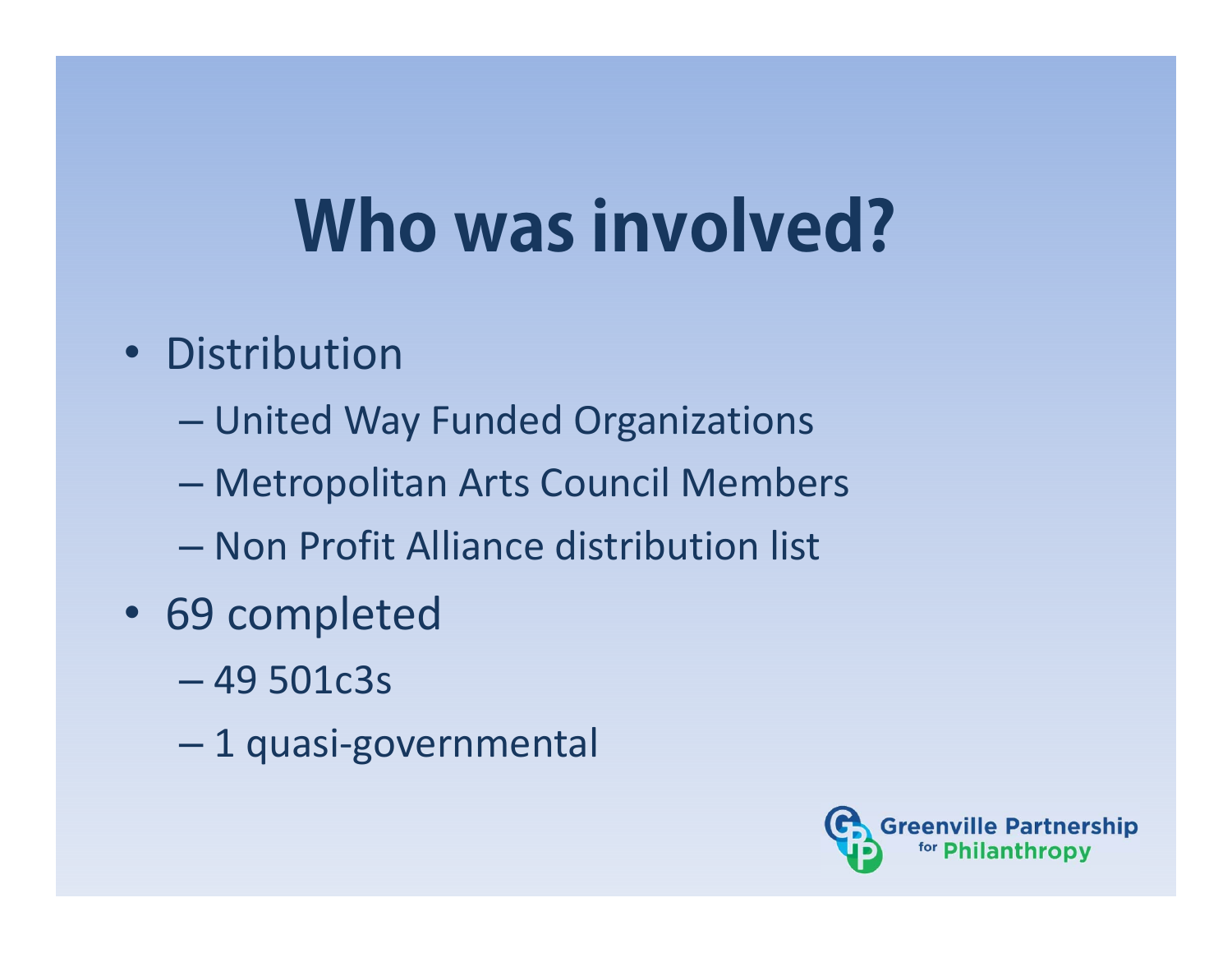### **Who was involved?**

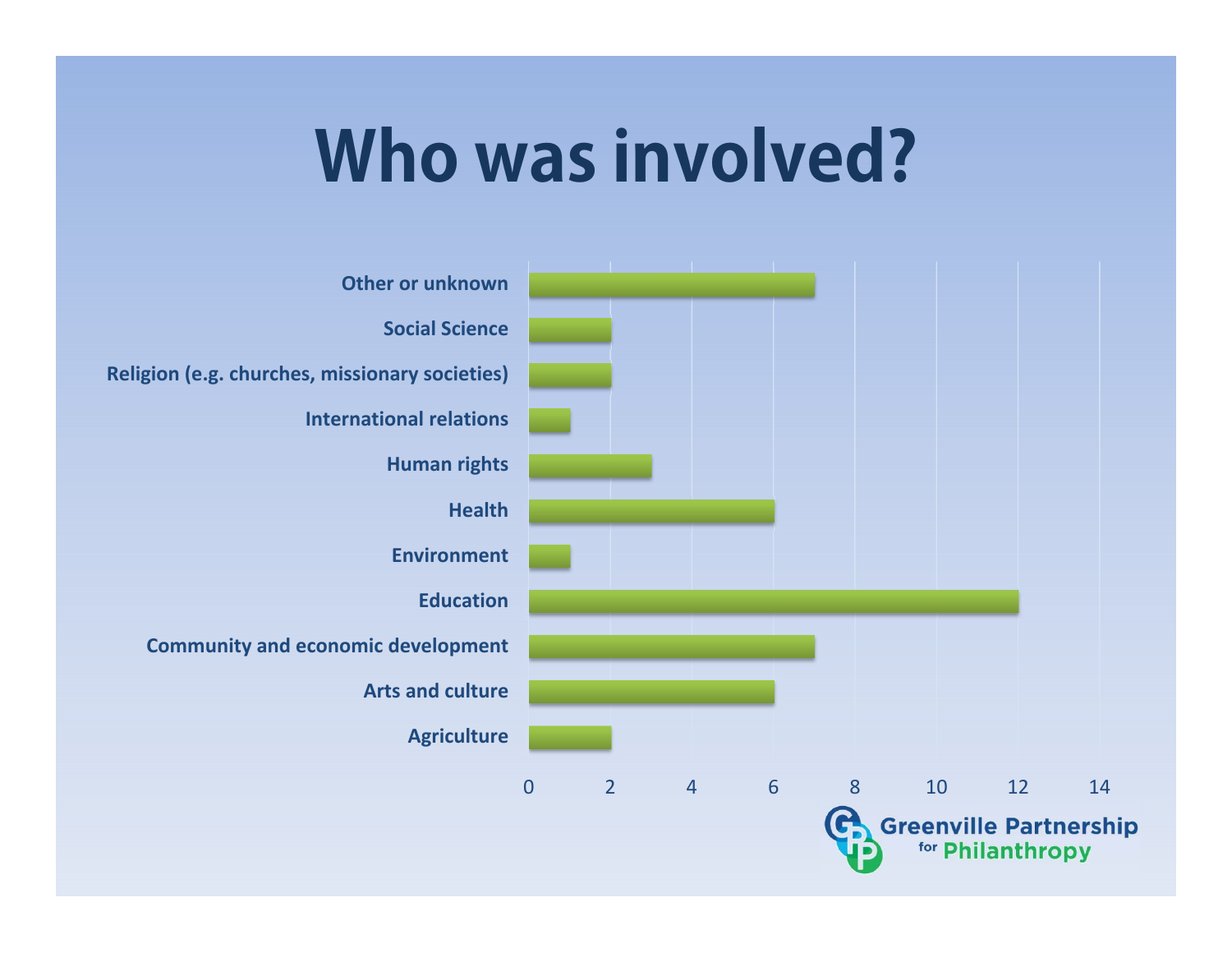## **Government Funding**

- 74% receive government revenue
- Government Revenue to local nonprofits = \$89,347,939
- $\bullet$ • Range of \$2,500 to \$45 million
- $\bullet$ Average of \$2.3 million

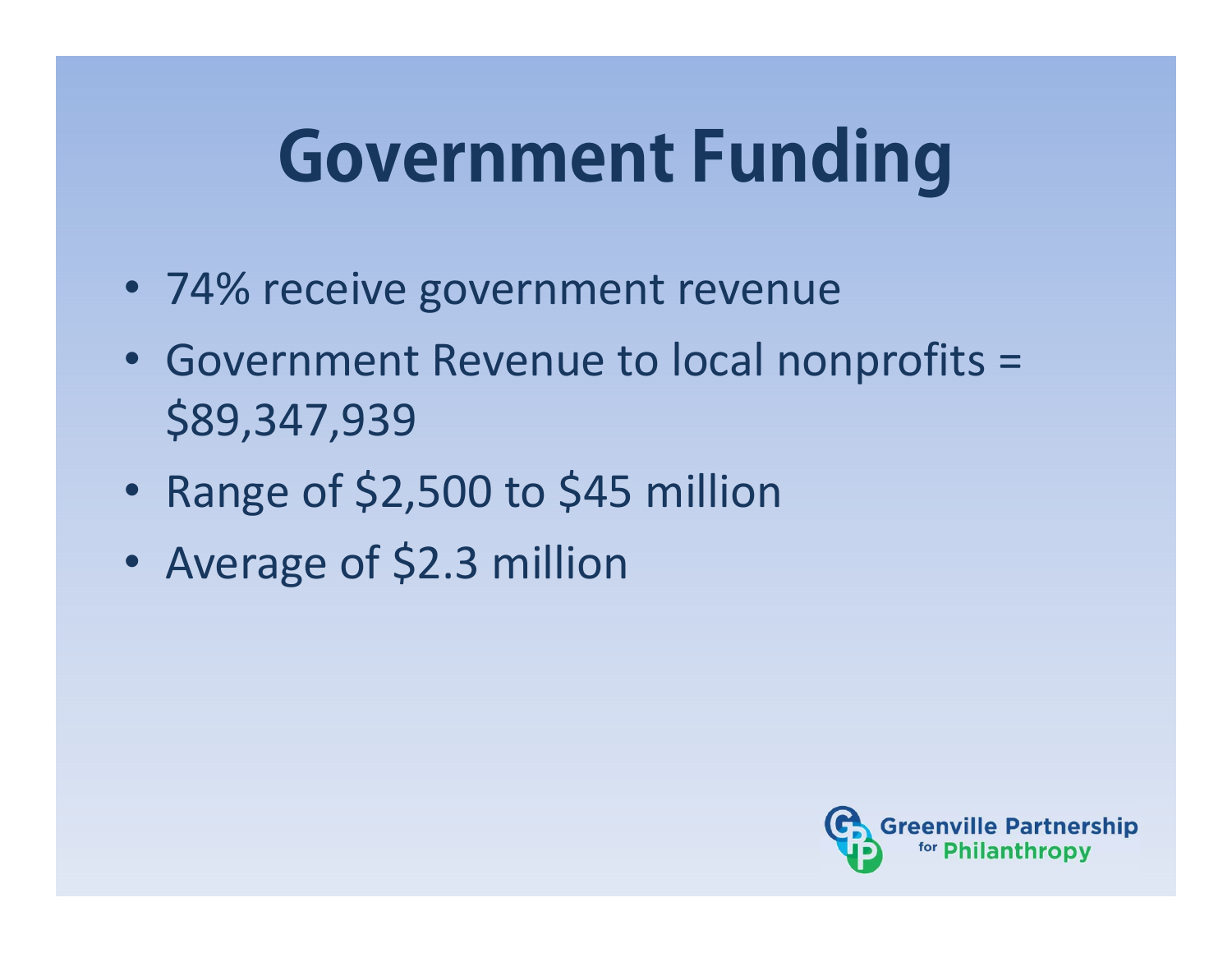# **Funding Types**

- Government Grants
- Government Fees for Service
- Annual Budget Appropriations
- In‐Kind

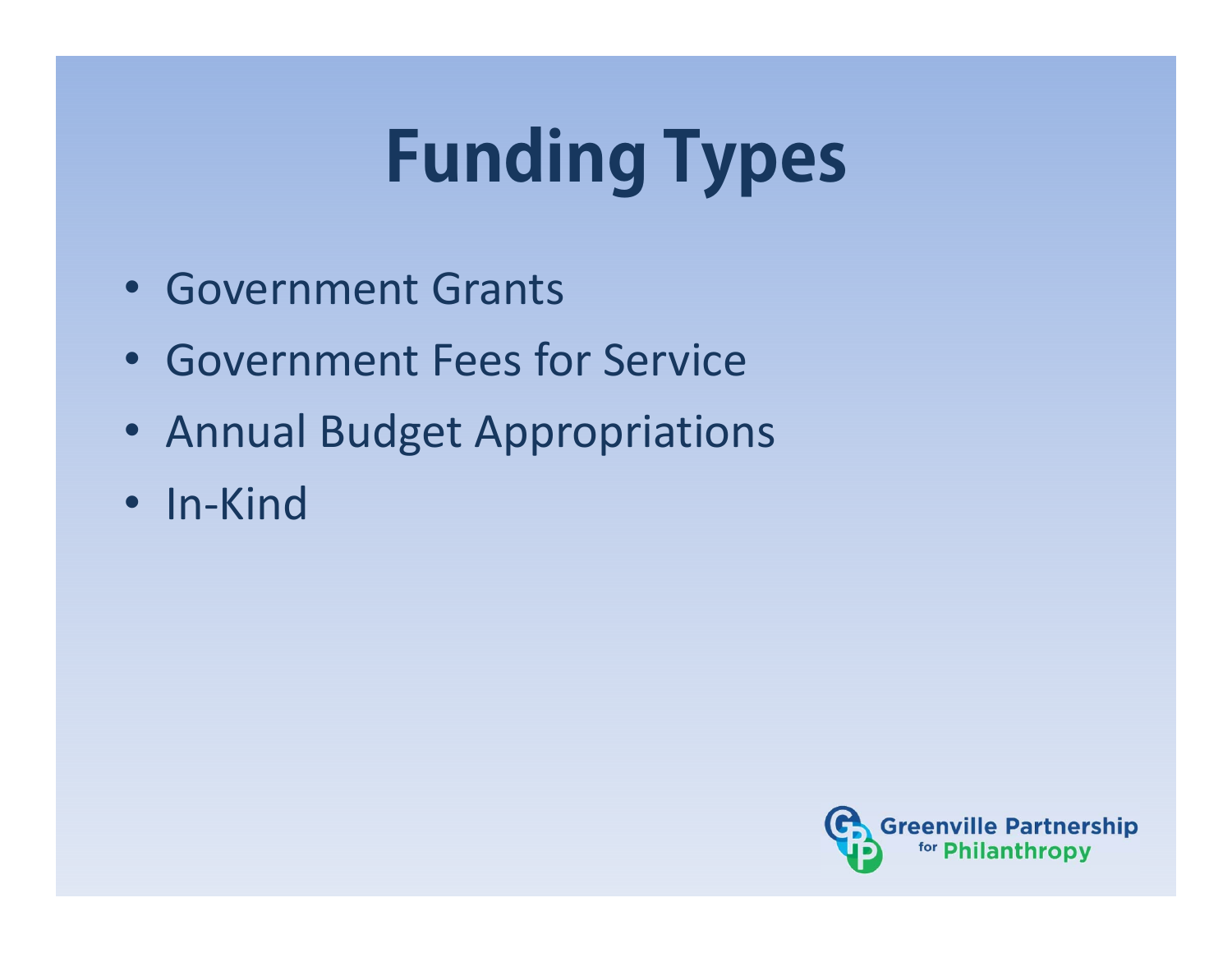# **Funding Sources**

### Funding based on government level:

- ‐ Federal
	- ‐ Yes = 77%
	- ‐ No = 23%
- ‐**State** 
	- ‐ Yes = 67%
	- ‐ No = 33%
- ‐ Local
	- $Yes = 42%$
	- ‐ No = 58%

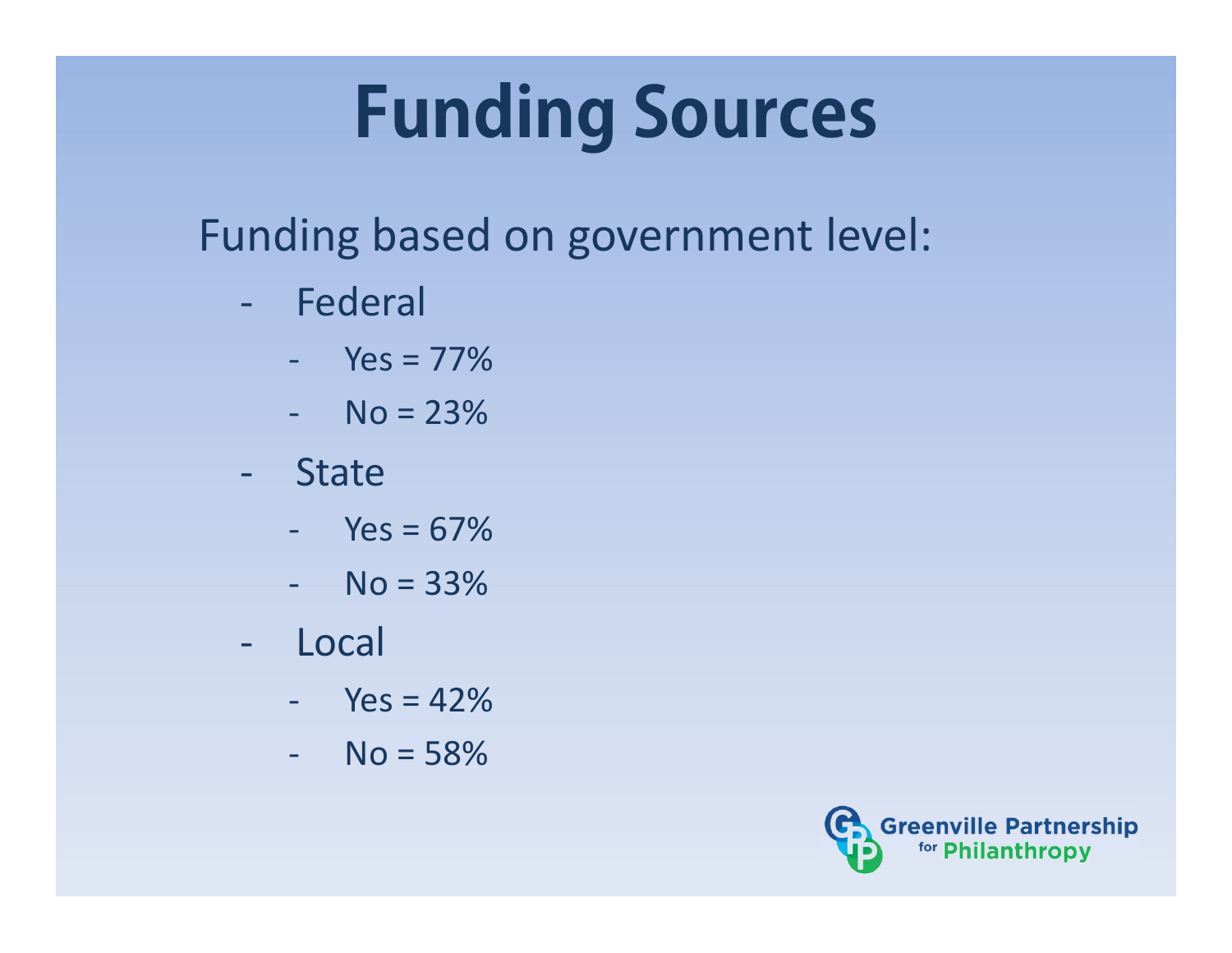### **Common Federal Funding Sources**

- •HUD
- FEMA
- •VAWA
- •VOCA



- •Appalachian Regional Council
- •Maternal Infant Early Childhood Visitation

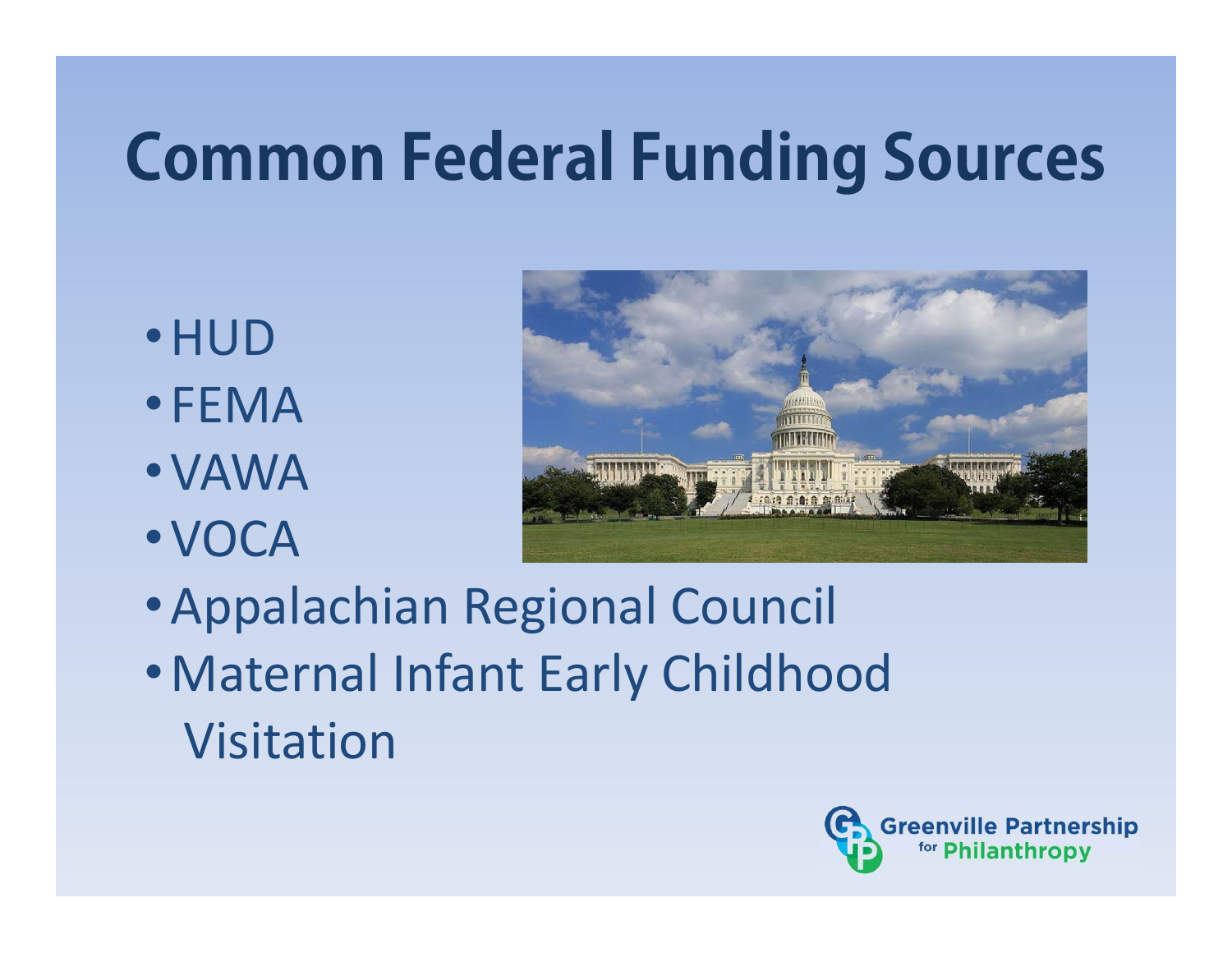### **Common State Funding Sources**

- 67% of respondents (who received government funding) stated that they received state funding.
	- 50% received state appropriations
	- 30% received pass through funds
- Most common sources:
	- SC Arts Commission
	- SC First Steps
	- DHEC



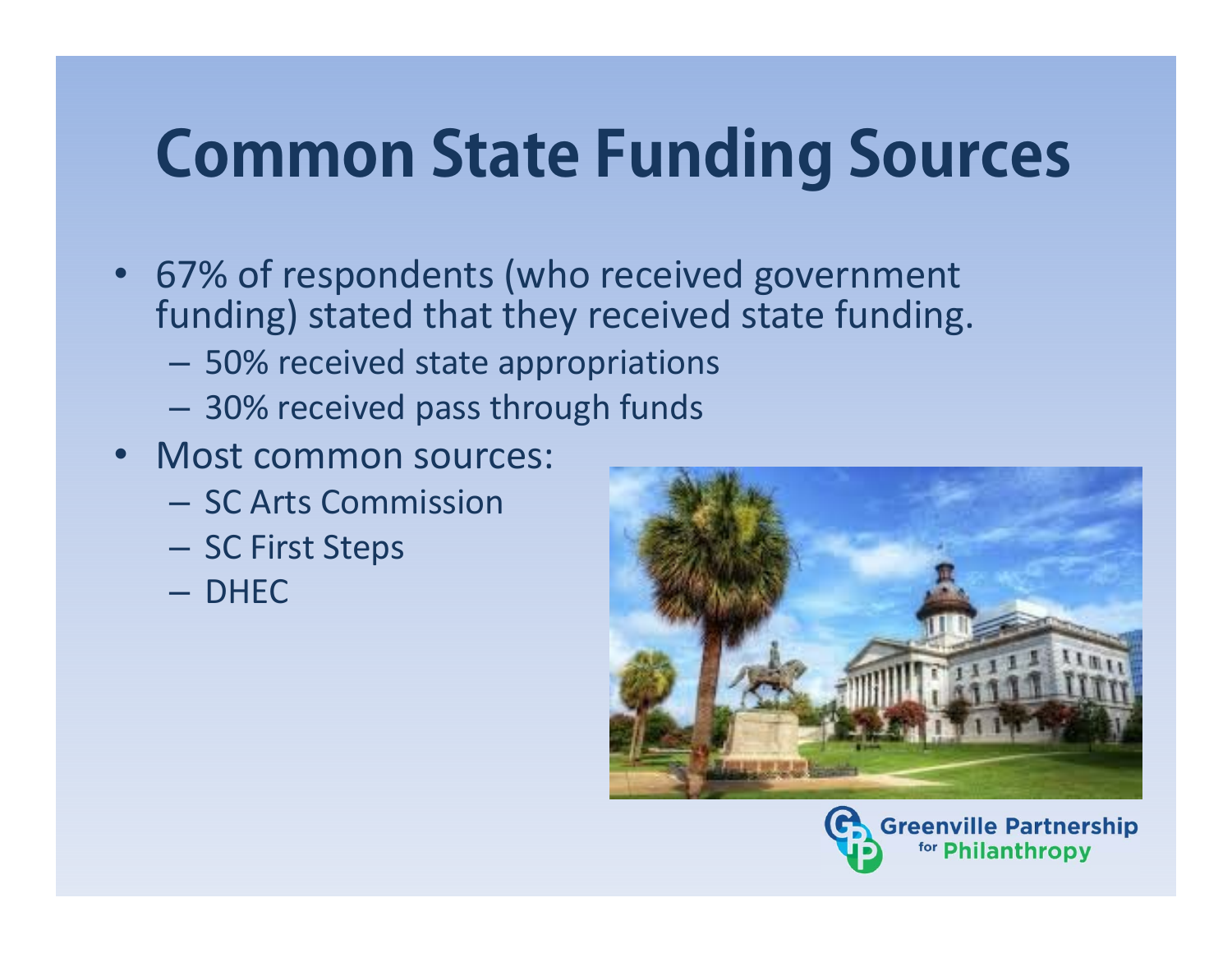## **Common Local Funding Sources**

- • Most of the nonprofits surveyed did not receive local government funding.
- • Common Sources:
	- $-$  Greenville County Redevelopment Authority
	- $-$  Tax Accommodations grant
		- (City)
	- $-$  Tax Accommodations grant
		- (County)



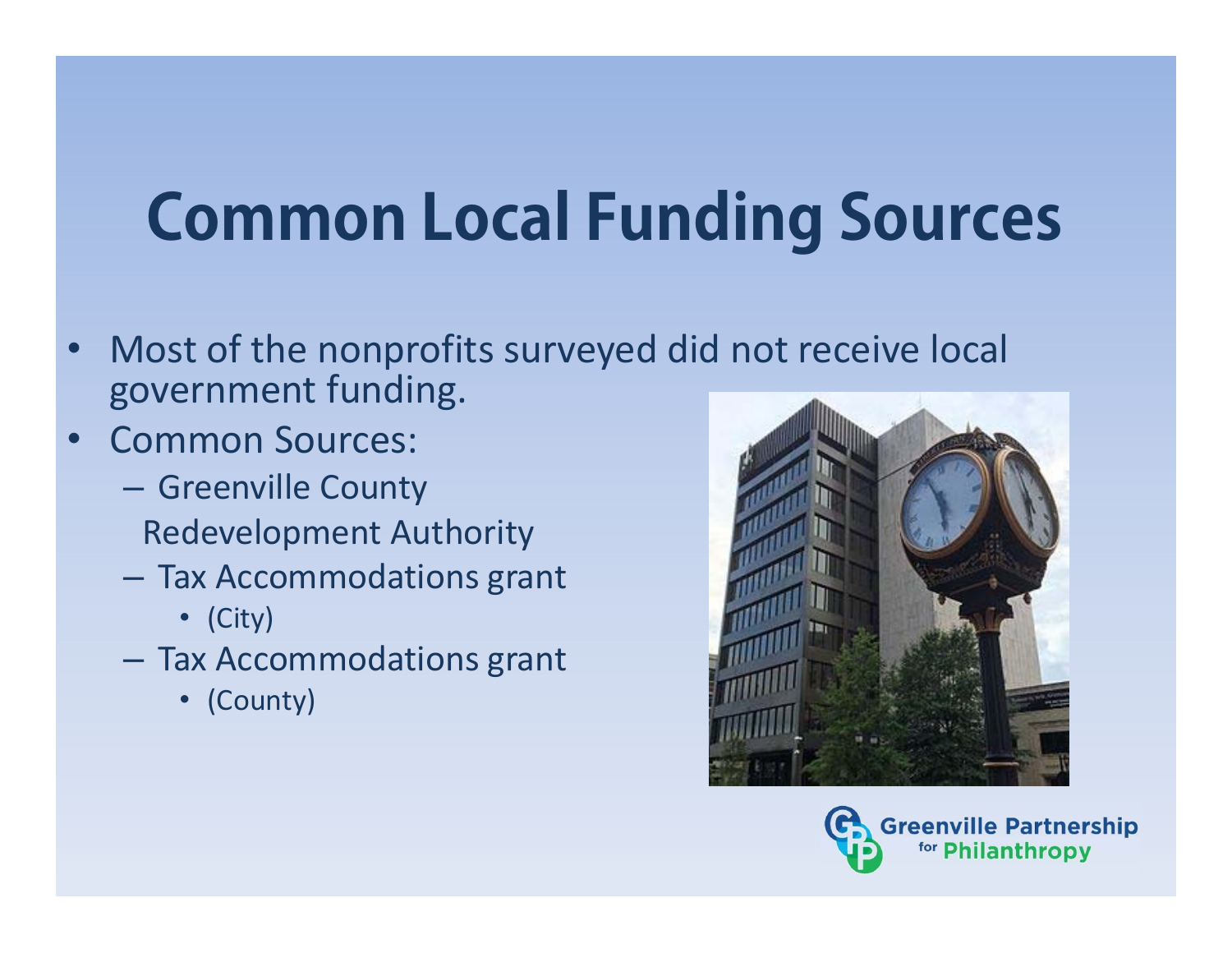## **In Kind Services**

- Only 4 organizations identified any in kind services offered by the government.
- These included:
	- –Americorp volunteers
	- Low‐cost loans from the SBA and USDA
	- –Office Space
	- Shared Staff

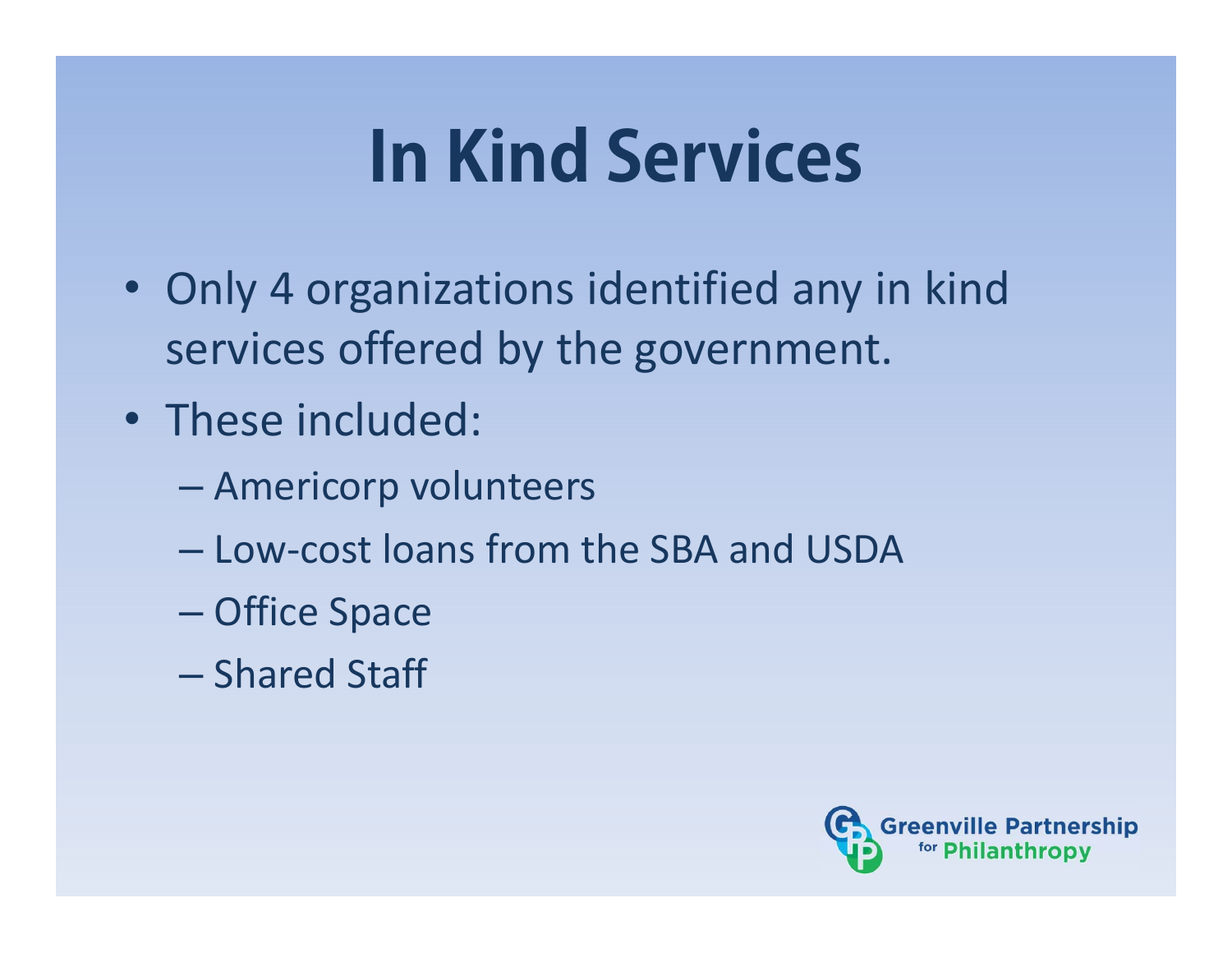## **Changes in Revenue**

#### Q14 Have you experienced any changes in the last 12 months in your revenues from government sources?

Answered: 55 Skipped: 14



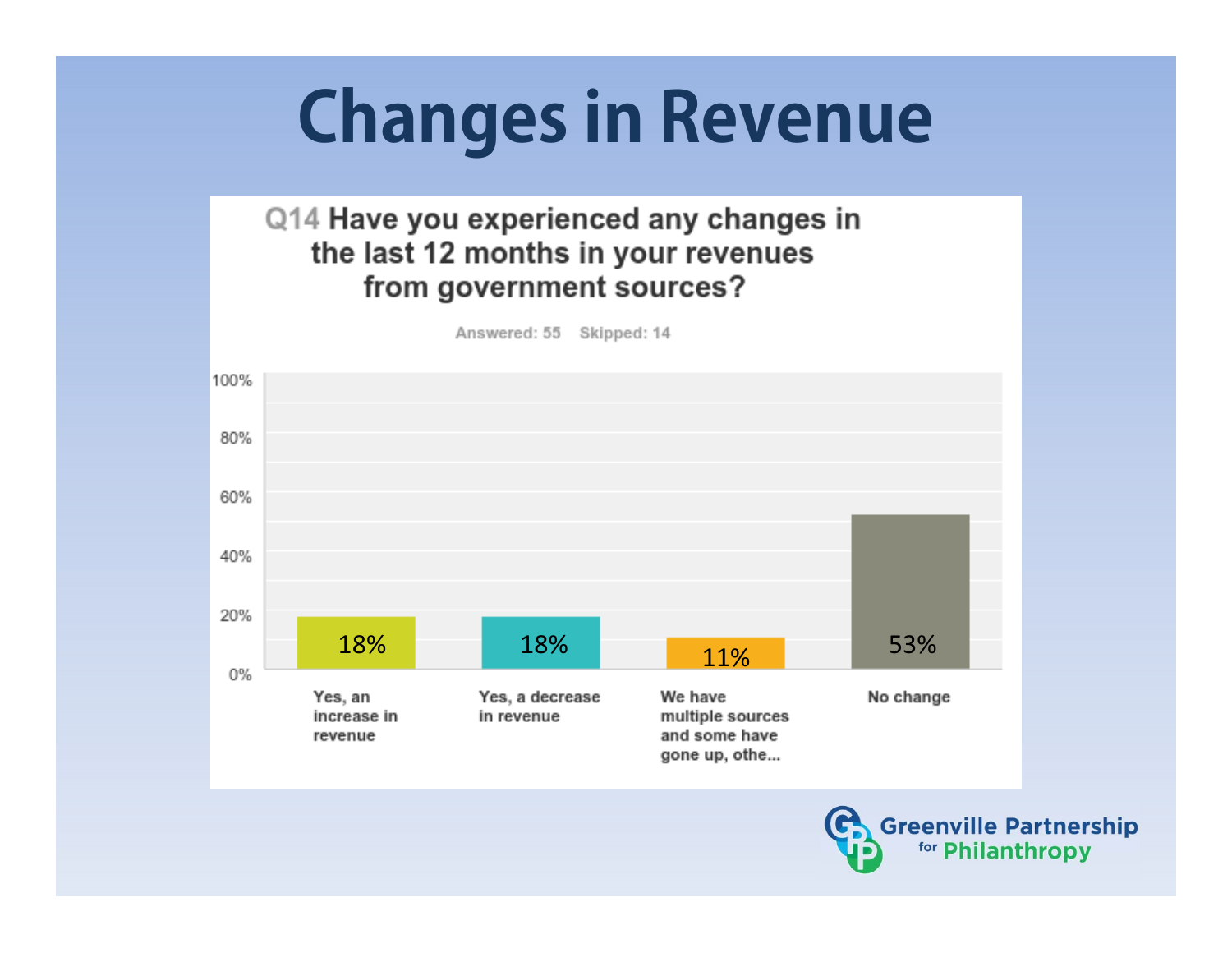### **Changes in Government Revenues**

- • Organizations expecting an increase:
	- $-$  Low =  $$1,000$
	- Median = \$120,000
	- $-$  High = \$1.7 Million
	- $\mathcal{L}_{\mathcal{A}}$  , the state of the state  $\mathcal{L}_{\mathcal{A}}$  $-$  Total = \$3,390,249

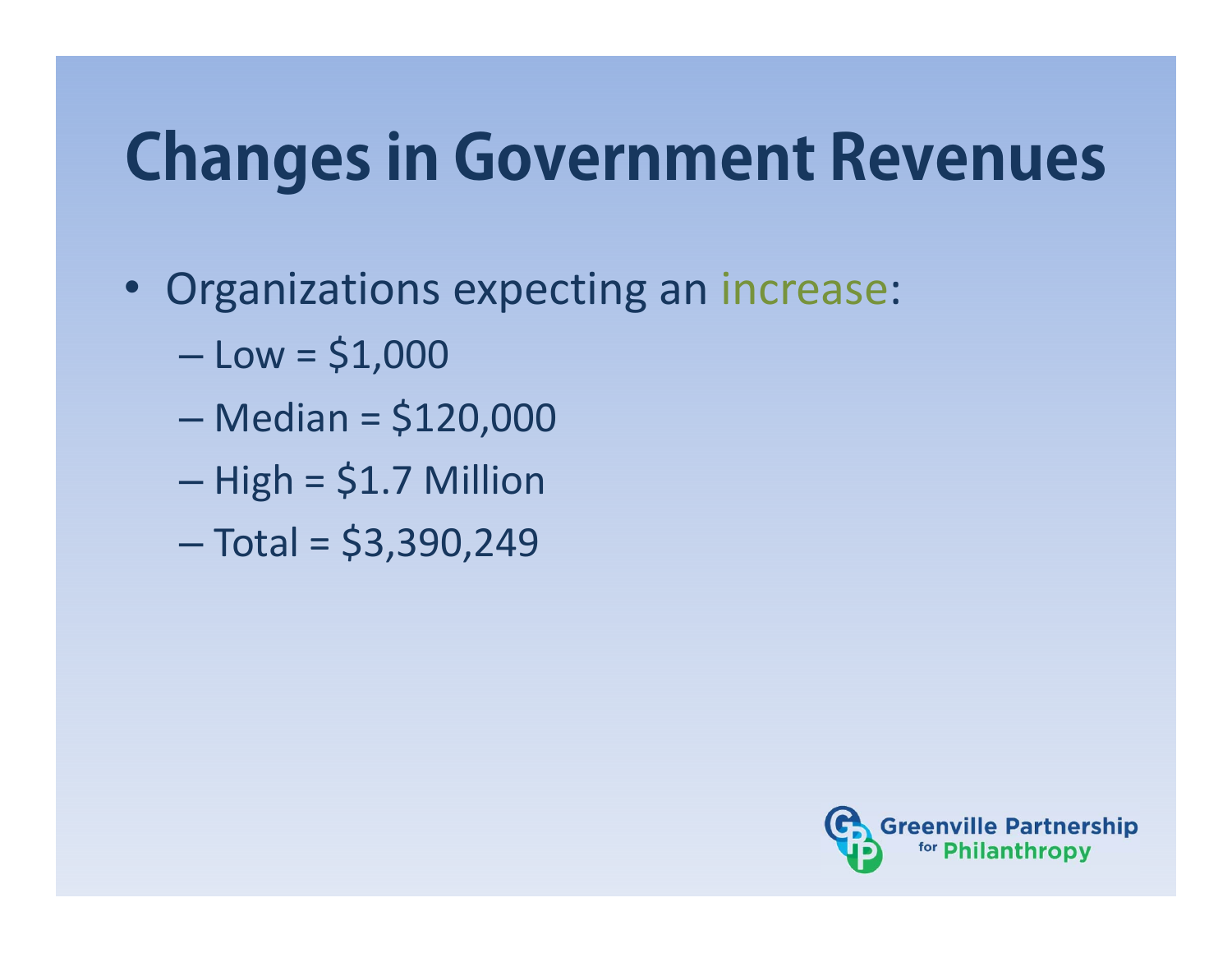### **Changes in Government Revenues**

- • Organizations expecting a decrease:
	- Low = ‐\$1,500
	- Median = ‐\$100,000
	- High = ‐\$200,000
	- $\mathcal{L}_{\mathcal{A}}$  , the state of the state  $\mathcal{L}_{\mathcal{A}}$ Total = ‐740,500

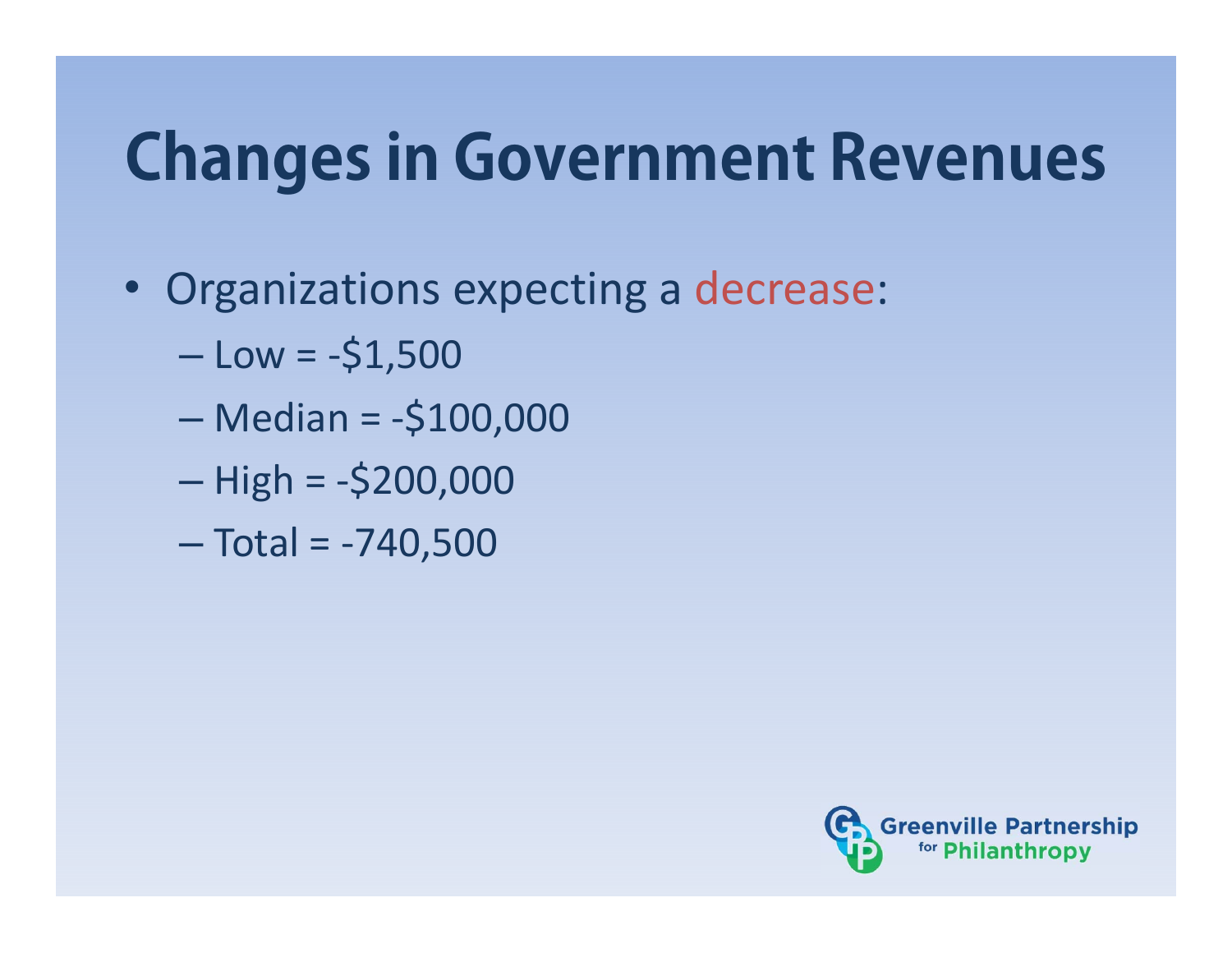### **Future Government Revenues**

- 24 surveyed organizations are anticipating a decrease in funding.
	- Federal block grants
	- **Decrease in state funding**
	- Rise in costs without increase in revenue
	- $\mathcal{L}_{\mathcal{A}}$  $-$  Extreme budget cuts or elimination of programs

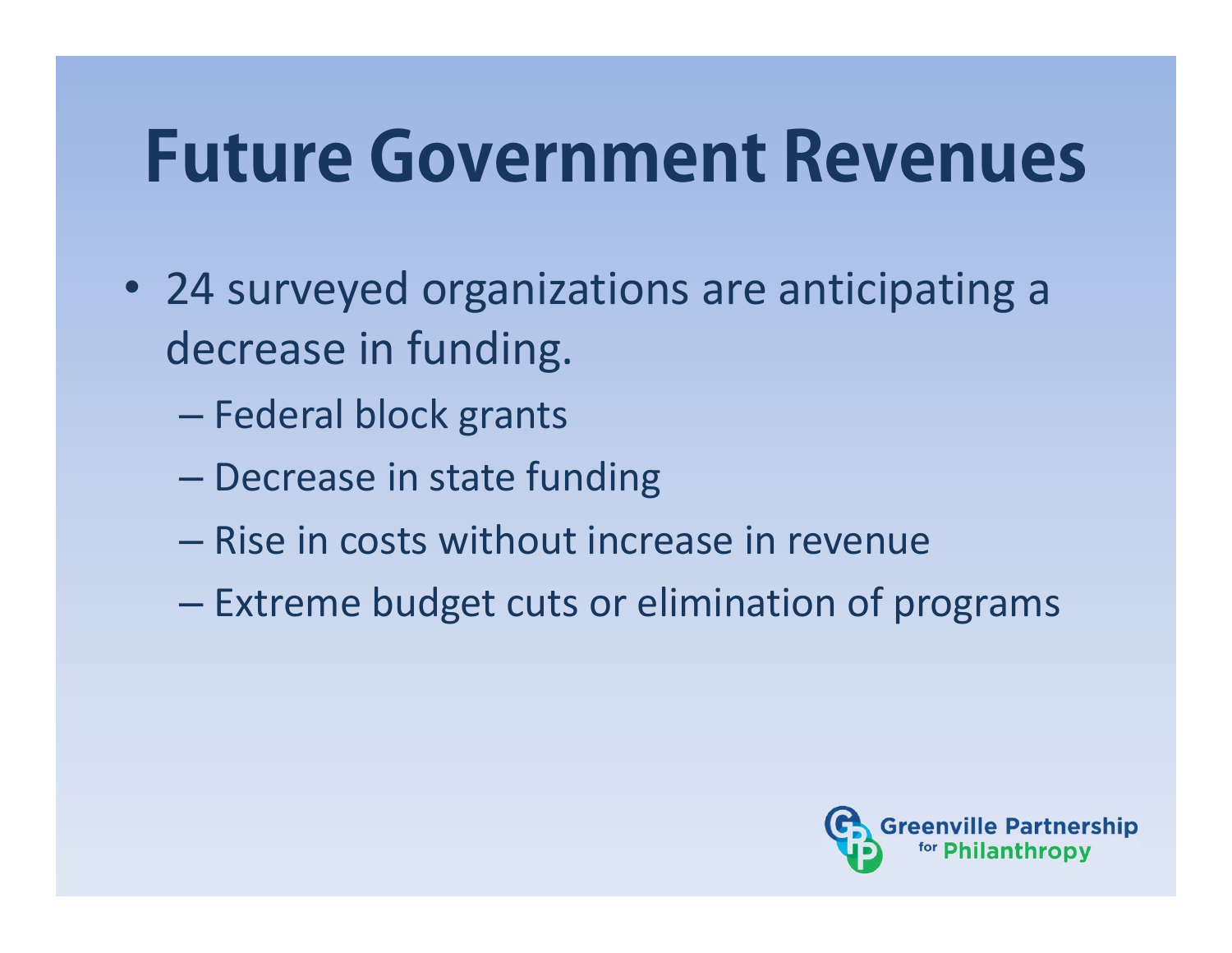• Instability in government funding makes programming more difficult and inconsistent



"Government funding makes up much too large a percentage of our budget. Lots of instability over the past six years have made managing the programs very difficult as it's a moving target every year."

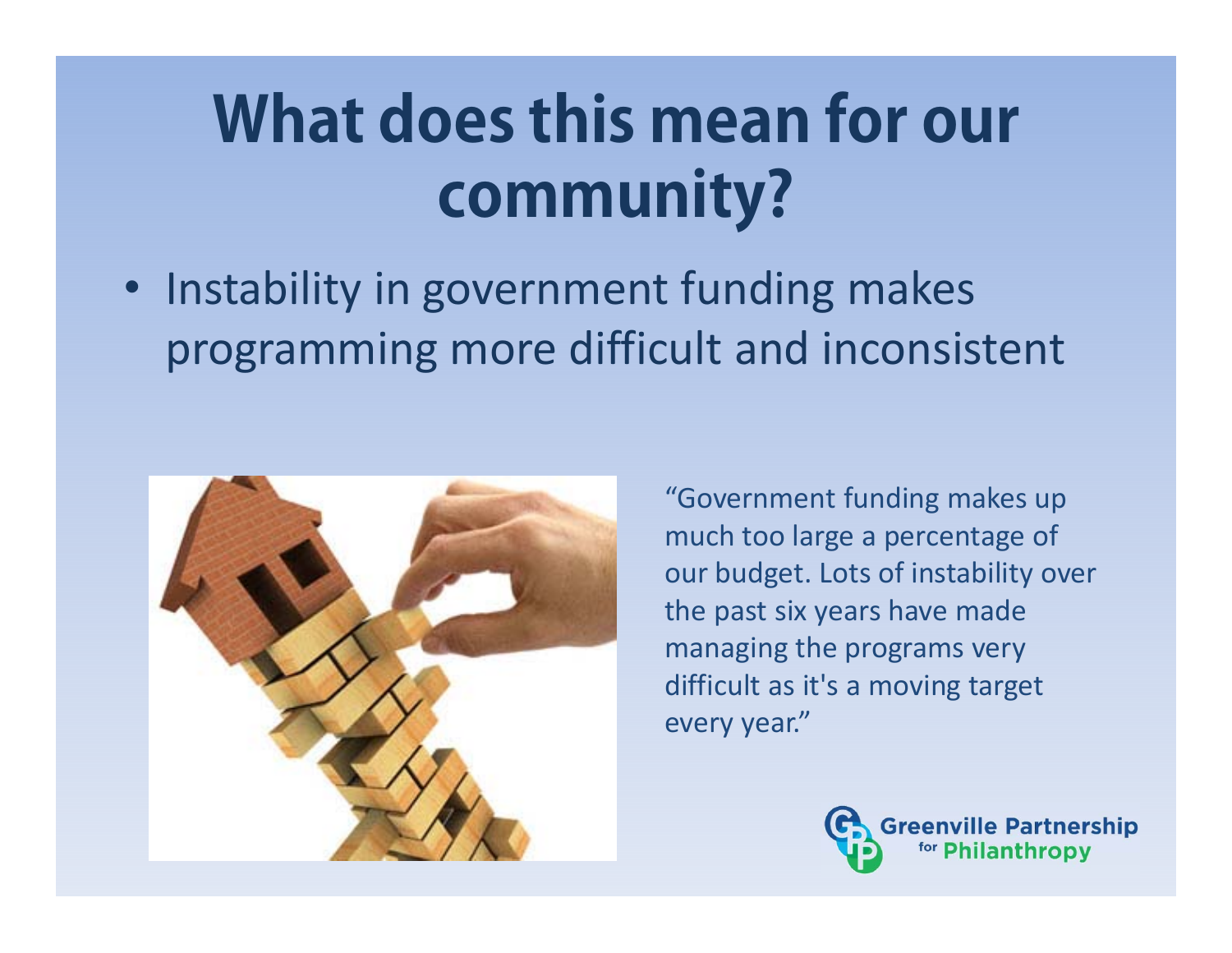"We are making plan B, C, D, etc. for anything with government (state or local) funding. Which is difficult to do with a small staff and limited resources."



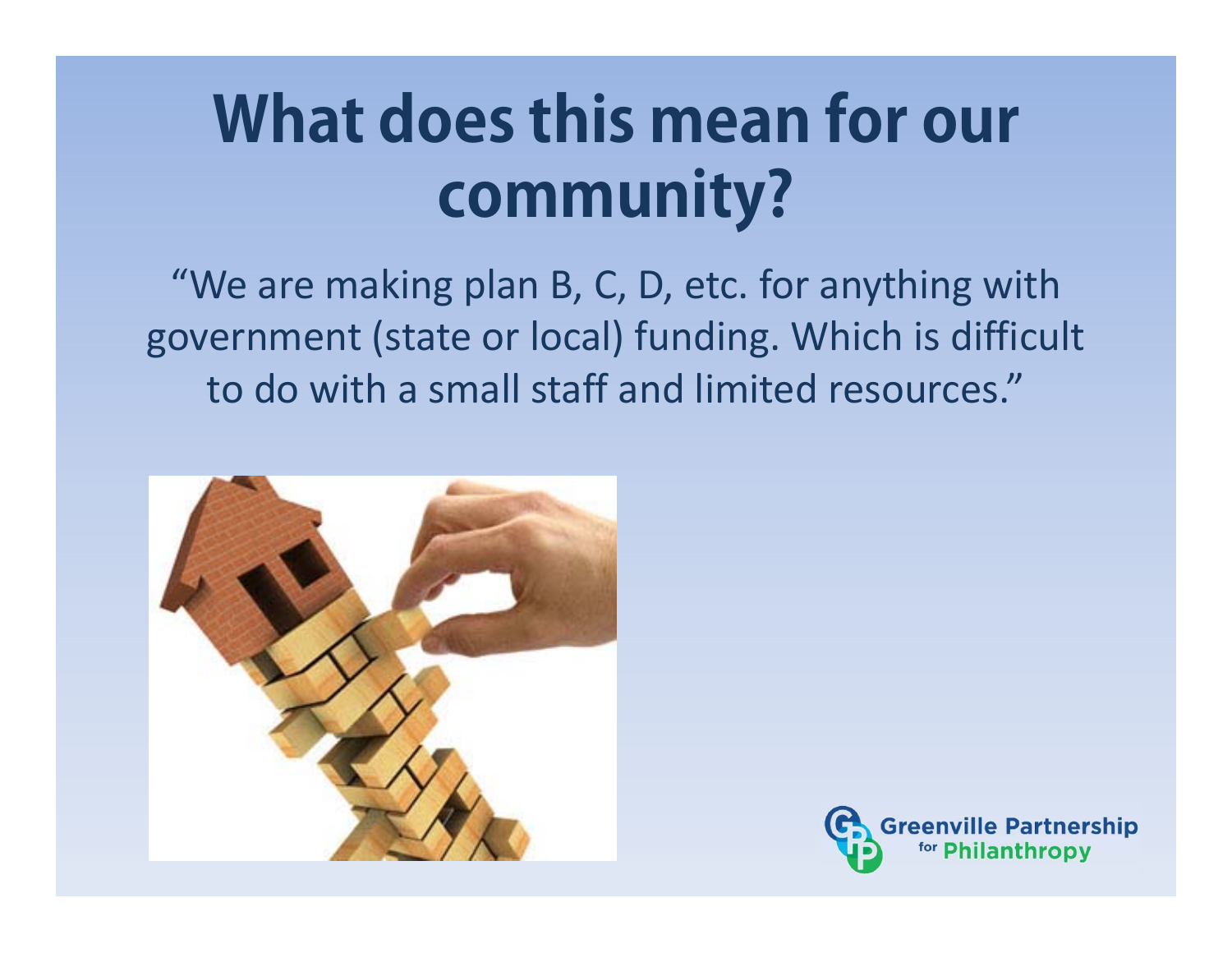• Several organizations rely on public funding and cannot function without it

"Reductions in any form should not become a reality. We depend on federal, state and local funding to survive."



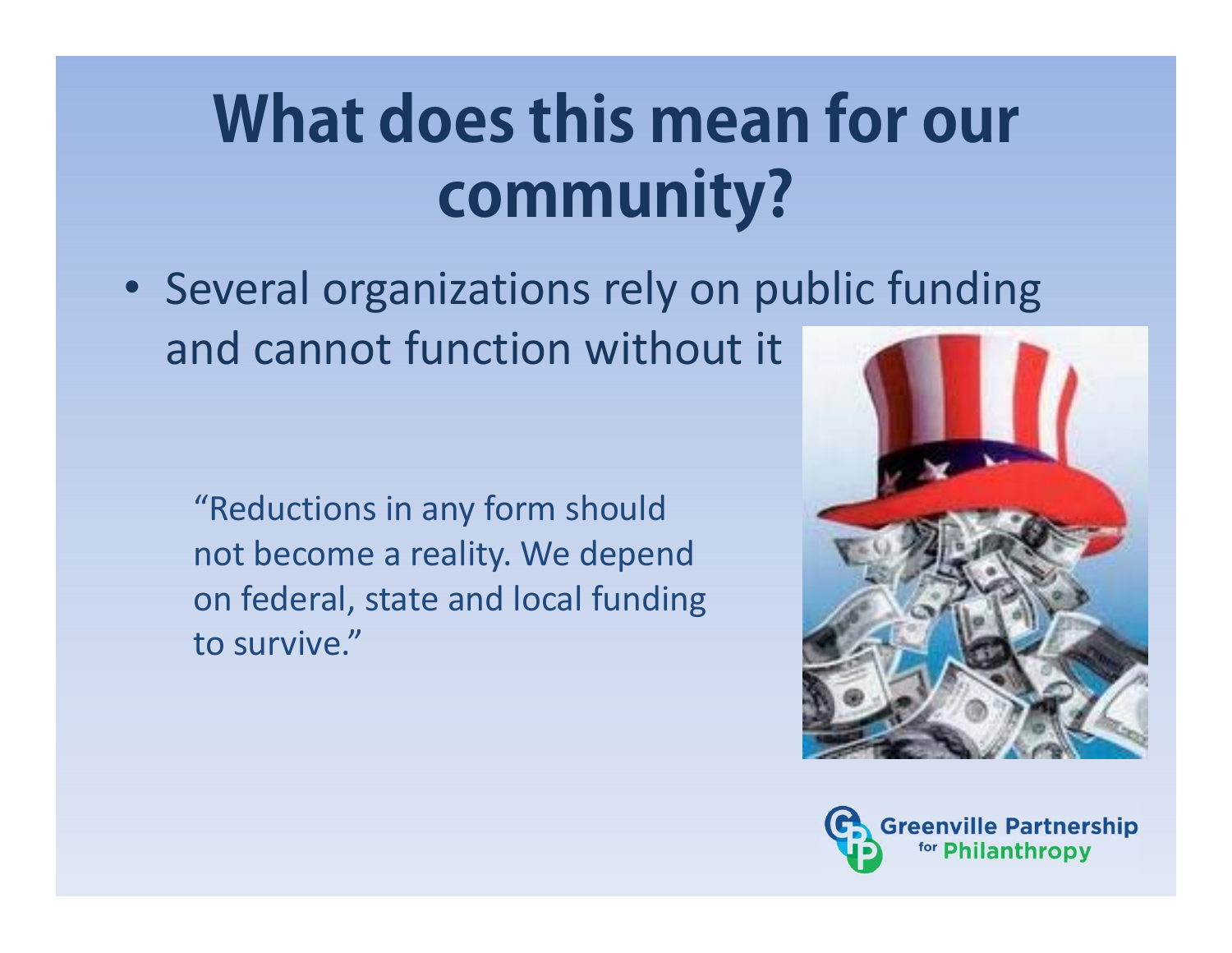• Inability to help underserved communities



"Government funding allows us to provide outreach into underserved communities."

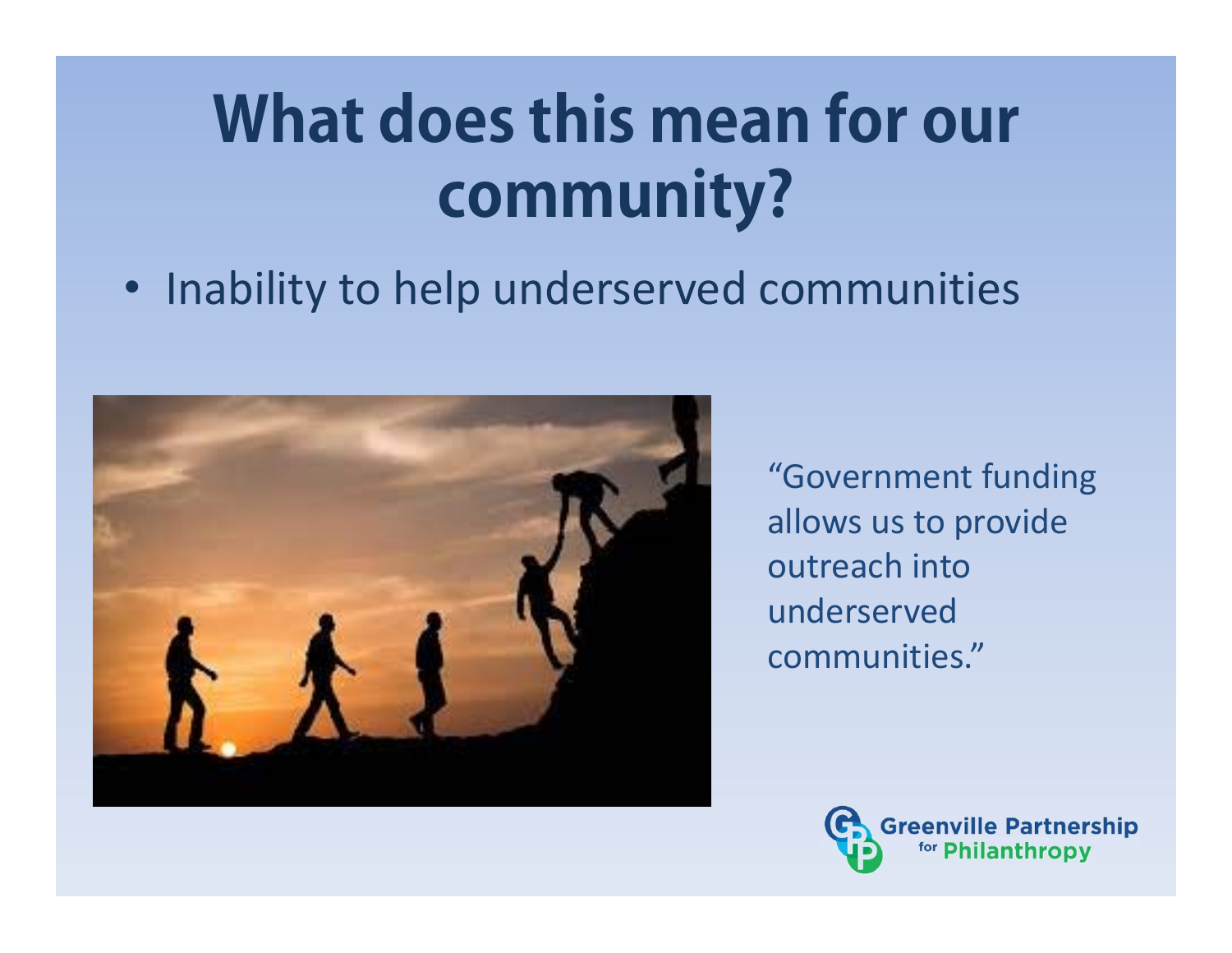## **Advocacy Organizations**

- SC Arts Alliance
- Together SC
- Greenville Chamber
- United Way
- Greenville HomelessAlliance